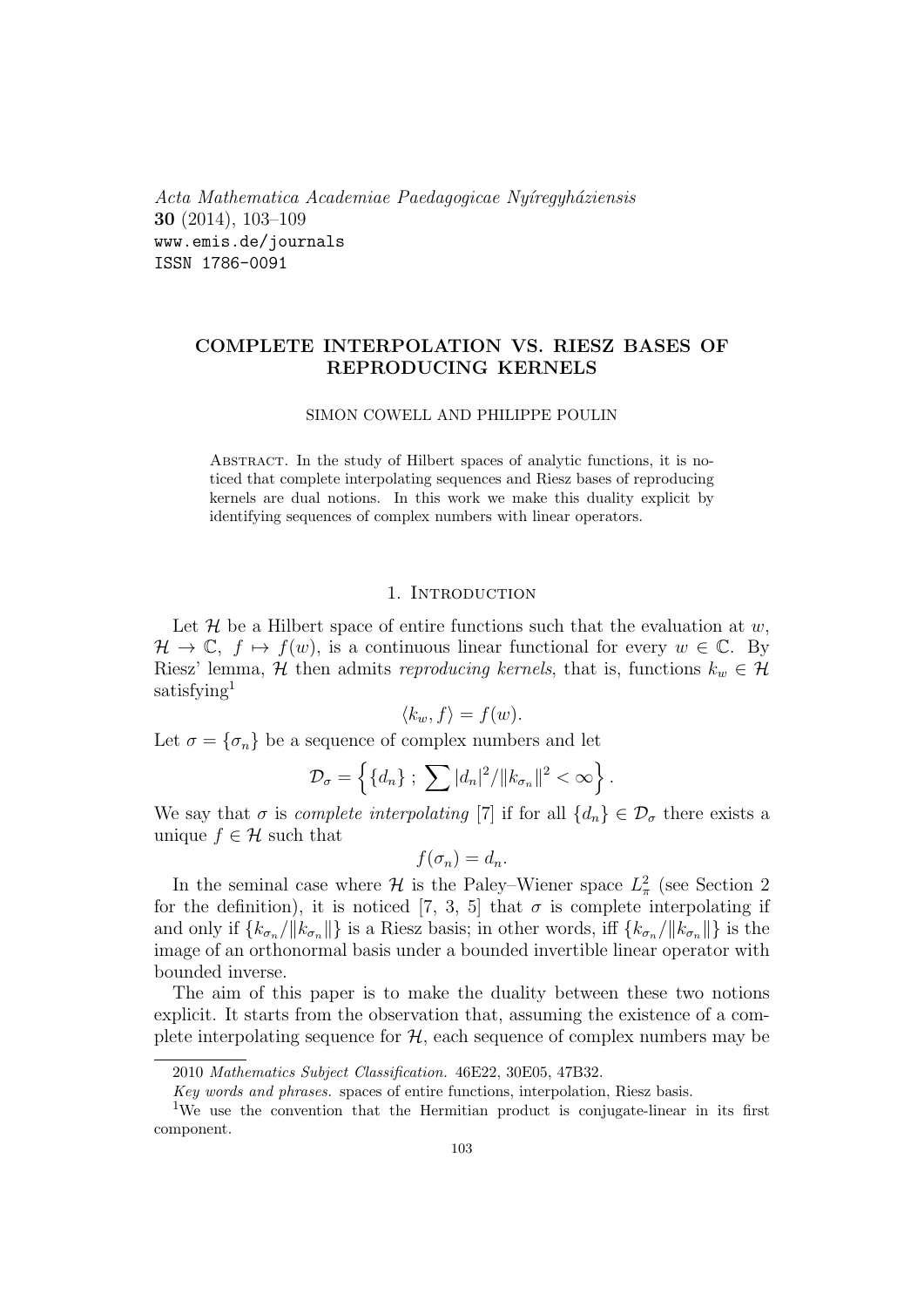identified with a linear operator. The aforementioned duality is then seen in invertibility conditions on this operator and its adjoint. Special attention is given to de Branges' spaces.

### 2. Historical account

In Fourier analysis, it is well known that the system of exponentials

$$
\{e^{inx}/\sqrt{2\pi}\}_{n\in\mathbb{Z}}
$$

is an orthonormal basis of  $L^2[-\pi,\pi]$ . Paley and Wiener [6] investigated the following stability problem: how much may the nodes  $n \in \mathbb{Z}$  be perturbed so the resulting exponential system remains a Riesz basis?

An equivalent formulation may be obtained by applying an inverse Fourier transform. By the Paley–Wiener theorem and Plancherel's formula, *F −*1 , defined by

$$
\mathcal{F}^{-1}[\varphi](z) = \frac{1}{\sqrt{2\pi}} \int_{-\pi}^{\pi} e^{izt} \varphi(t) dt,
$$

is an isometry from  $L^2[-\pi, \pi]$  to  $L^2_{\pi}$ , where

 $L_{\pi}^2 = \{ f \text{ entire } ; \ \|f\|_2 < \infty, \ f \text{ of exponential type } \leq \pi \}$ 

(equipped with the usual  $L^2$  norm on  $\mathbb{R}$ ).

Observe that  $L^2_{\pi}$  admits reproducing kernels. Indeed, for arbitrary  $\mathcal{F}^{-1}[\varphi] \in$  $L^2_{\pi}$  and  $w \in \mathbb{C}$ , and for *x* varying in  $[-\pi, \pi]$ ,

$$
\frac{1}{\sqrt{2\pi}} \langle \mathcal{F}^{-1}[\mathrm{e}^{-\mathrm{i}\bar{w}x}], \mathcal{F}^{-1}[\varphi] \rangle_2 = \frac{1}{\sqrt{2\pi}} \langle \mathrm{e}^{-\mathrm{i}\bar{w}x}, \varphi \rangle_{L^2[-\pi,\pi]}
$$

$$
= \frac{1}{\sqrt{2\pi}} \int_{-\pi}^{\pi} \mathrm{e}^{\mathrm{i}wx} \varphi(x) \, \mathrm{d}x
$$

$$
= \mathcal{F}^{-1}[\varphi](w),
$$

yielding

(1) 
$$
k_w(z) = \frac{1}{\sqrt{2\pi}} \mathcal{F}^{-1} [e^{-i\bar{w}x}] = \frac{\sin(\pi(z - \bar{w}))}{\pi(z - \bar{w})}.
$$

Since  $\mathcal{F}^{-1}$  is an isometry, stability of the Riesz basis property of the exponential system  ${e^{inx}}_{n \in \mathbb{Z}}$  in  $L^2[-\pi, \pi]$  for small, complex perturbations of *n* is equivalent to stability of the Riesz basis property of the reproducing kernels  ${k_n}_{n \in \mathbb{Z}}$  in  $L^2_{\pi}$ . *√*

As already mentioned, *{*e <sup>i</sup>*nx/*  $\{2\pi\}_{n\in\mathbb{Z}}$  is an orthonormal basis of  $L^2[-\pi,\pi],$ and hence  $\{k_n\}_{n\in\mathbb{Z}}$  is an orthonormal basis of  $L^2_{\pi}$ . In particular,  $\mathbb{Z}$  is complete interpolating for  $L^2_{\pi}$ :

(2) 
$$
f(n) = d_n \Leftrightarrow f(z) = \sum_{n \in \mathbb{Z}} d_n \frac{\sin(\pi(z - n))}{\pi(z - n)}.
$$

The stability problem for  $\{k_n\}_{n\in\mathbb{Z}}$  may thus be translated to a stability problem for complete interpolating sequences (see Section 3).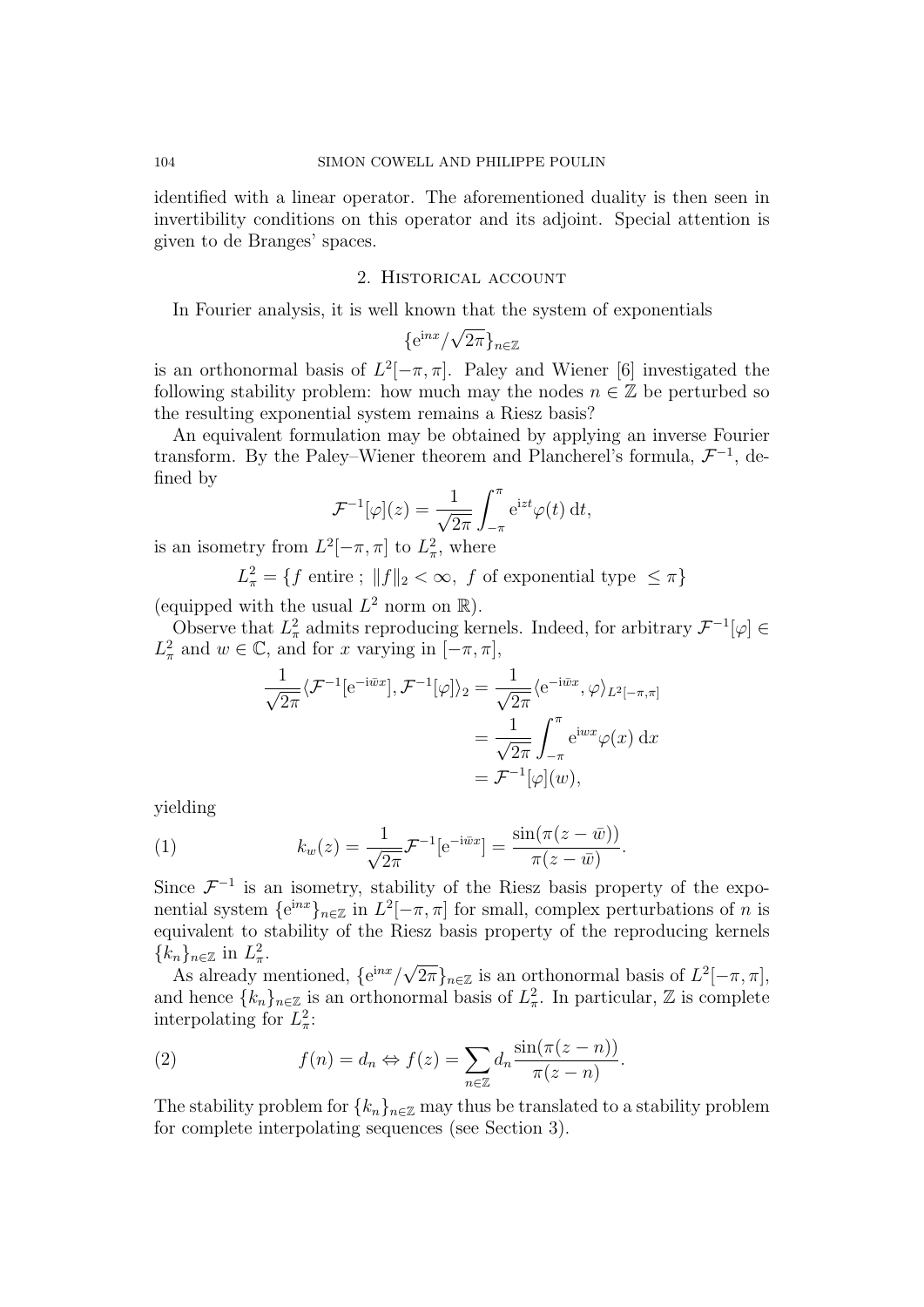Here are some highlights [4] in the study of the stability problem from its origin to its complete solution. Paley and Wiener first proved that  ${e^{i\sigma_n x}}_{n\in\mathbb{Z}}$ is a Riesz basis if  $|\sigma_n - n| < d$  for certain  $d > 0$ , namely for all  $d < 1/\pi^2$ . Then, Ingham showed that  $d = 1/4$  is not admissible. In 1964, Kadets showed that 1*/*4 is indeed the lowest upper bound of the valid *d*.

Later, Pavlov *et al.* [3] obtained a geometric characterization of all complex sequences  $\{\sigma_n\}$  such that  $\{k_{\sigma_n}\}\$ is a Riesz basis. The result was then revisited by Seip and Lyubarskii [5].

# 3. Duality

In the sequel we consider a Hilbert space  $H$  of entire functions with nonvanishing reproducing kernels at every point. We denote by  $\tilde{k}_w = k_w / ||k_w||$ the normalized reproducing kernel at  $w \in \mathbb{C}$ . We assume that  $\mathcal{H}$  admits Riesz bases of normalized reproducing kernels, among which we distinguish an arbitrary one,  $\{\tilde{k}_{\lambda_n}\}$ . We let *T* be the linear operator, invertible in  $\mathcal{B}(\mathcal{H})$ , such that  $T\tilde{k}_{\lambda_n} = e_n$ , where  $\{e_n\}$  is a certain orthonormal basis in  $\mathcal{H}$ .

Doing so, the sequence  $\lambda = {\lambda_n}$  is complete interpolating: for any  ${d_n} \in$  $\mathcal{D}_{\lambda}$ , letting  $g = \sum (d_n / \|k_{\lambda_n}\|) e_n$ ,  $T^* g$  solves the interpolation problem  $f(\lambda_n) =$ *dn*, since

$$
T^*g(\lambda_n) = \langle k_{\lambda_n}, T^*g \rangle = \langle Tk_{\lambda_n}, g \rangle = \langle ||k_{\lambda_n}||e_n, g \rangle = d_n.
$$

Moreover the solution is unique:  $f(\lambda_n) = 0$  for all *n* is equivalent to

$$
\langle T^{-1}Tk_{\lambda_n}, f \rangle = ||k_{\lambda_n}|| \langle e_n, (T^{-1})^* f \rangle = 0 \text{ for all } n,
$$

and hence implies that  $f = 0$ .

Observe in addition that for all  $f \in \mathcal{H}$ ,  $\{f(\lambda_n)\}\in \mathcal{D}_{\lambda}$ , since

$$
\sum |f(\lambda_n)|^2/||k_{\lambda_n}||^2 = \sum |\langle T^{-1}T\tilde{k}_{\lambda_n},f\rangle|^2 = \sum |\langle e_n,(T^{-1})^*f\rangle|^2 < \infty.
$$

The presence of the complete interpolating sequence  $\lambda = {\lambda_n}$  allows us to associate with any sequence  $\sigma = {\sigma_n}$  a linear operator  $\Lambda_{\sigma}$ : The domain of  $\Lambda_{\sigma}$ consists of the functions whose restriction to  $\sigma$  is in  $\mathcal{D}_{\sigma}$ , namely,

$$
\operatorname{dom}\Lambda_{\sigma}=\{f\in\mathcal{H} ; \sum |f(\sigma_n)|^2/\|k_{\sigma_n}\|^2<\infty\}.
$$

 $\Lambda_{\sigma} f$  is defined as the unique solution to the interpolation problem

$$
\Lambda_{\sigma}f(\lambda_n) = (\|k_{\lambda_n}\|/\|k_{\sigma_n}\|)f(\sigma_n).
$$

Observe that

(3) 
$$
\Lambda_{\sigma}f = T^*T\sum (f(\sigma_j)/\|k_{\sigma_j}\|)\tilde{k}_{\lambda_j},
$$

since the scalar product of  $k_{\lambda_n}$  times this last expression gives

$$
\sum_{j} (f(\sigma_j)/||k_{\sigma_j}||)\langle Tk_{\lambda_n}, T\tilde{k}_{\lambda_j} \rangle = \sum_{j} (f(\sigma_j)||k_{\lambda_n}||/||k_{\sigma_j}||)\langle e_n, e_j \rangle
$$
  

$$
= (||k_{\lambda_n}||/||k_{\sigma_n}||)f(\sigma_n).
$$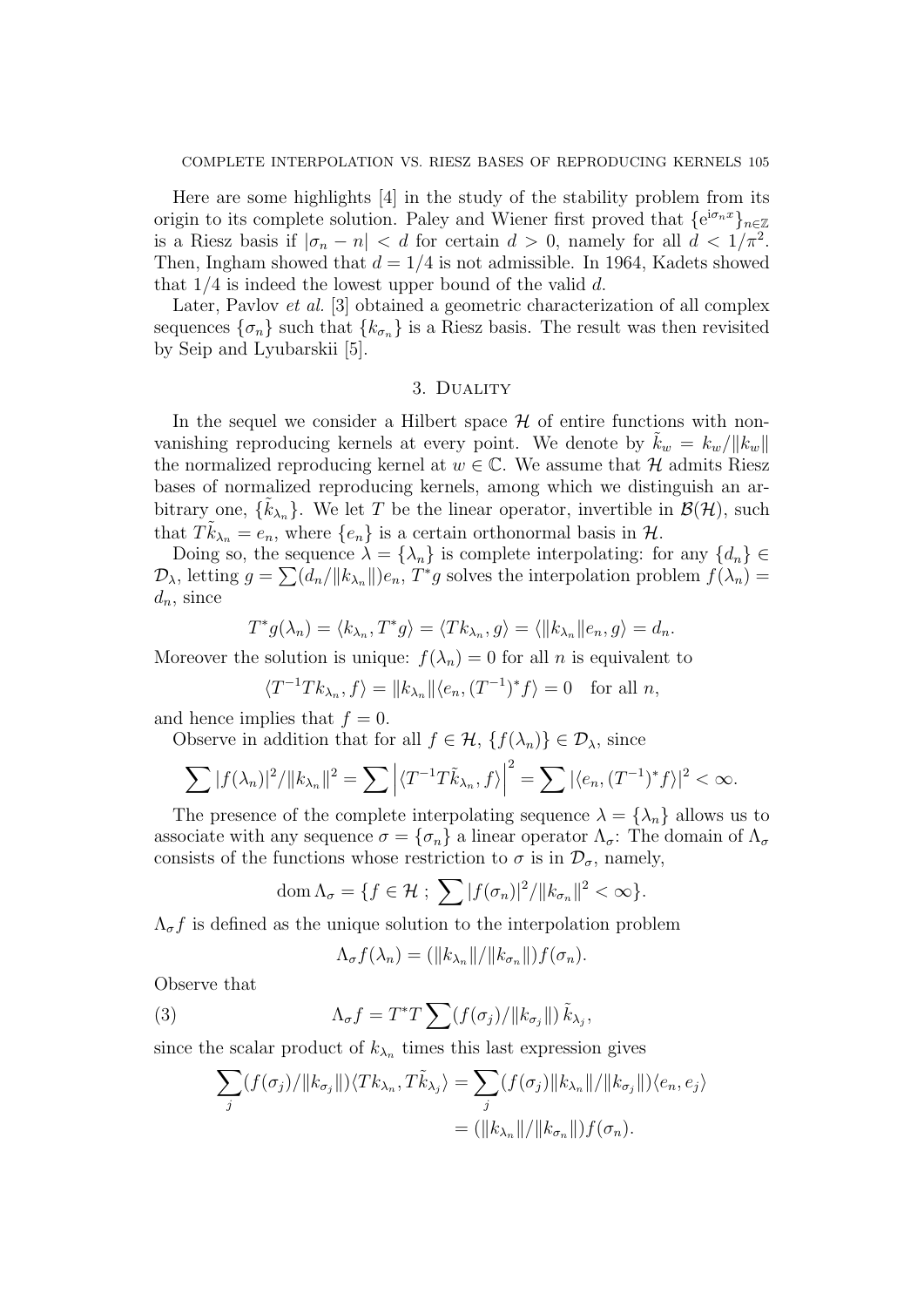In particular,  $\Lambda_{\sigma} \in \mathcal{B}(\mathcal{H})$  if and only if

$$
\sup_{\|f\|=1}\sum\frac{|f(\sigma_n)|^2}{\|k_{\sigma_n}\|^2}<\infty.
$$

Complete interpolating sequences are then easily characterized:

**Proposition 1.** *The sequence*  $\sigma$  *is complete interpolating iff*  $\Lambda_{\sigma}$ : dom  $\Lambda_{\sigma} \to \mathcal{H}$ *is bijective.*

*Proof.* Suppose that  $\sigma$  is complete interpolating. Let us denote by  $\Sigma_{\lambda} f$  the unique solution to the interpolation problem  $\Sigma_{\lambda} f(\sigma_n) = (\|k_{\sigma_n}\|/\|k_{\lambda_n}\|)f(\lambda_n)$ . Since

 ${f}(\lambda_n)$   $\in \mathcal{D}_\lambda$ ,  $\Sigma_\lambda$  maps the whole *H* to dom  $\Lambda_\sigma$ . Moreover, for all  $f \in \text{dom } \Lambda_\sigma$ ,  $\Sigma_{\lambda} \Lambda_{\sigma} f(\sigma_n) = f(\sigma_n)$ , while for all  $f \in \mathcal{H}$ ,  $\Lambda_{\sigma} \Sigma_{\lambda} f(\lambda_n) = f(\lambda_n)$ . It follows that  $\Lambda_{\sigma}$ : dom  $\Lambda_{\sigma} \to \mathcal{H}$  is a bijection.

Conversely, suppose that  $\Lambda_{\sigma}$  has an inverse  $\Lambda_{\sigma}^{-1}$ :  $\mathcal{H} \to \text{dom } \Lambda_{\sigma}$  and let  ${d_n} \in \mathcal{D}_{\sigma}$ . Since  $\lambda$  is complete interpolating, there exists a unique  $g \in \mathcal{H}$ such that  $g(\lambda_n) = (\|k_{\lambda_n}\|/\|k_{\sigma_n}\|)d_n$ . Therefore,  $\Lambda_{\sigma}^{-1}g$  is the unique solution to the interpolation problem  $f(\sigma_n) = d_n$ , because

$$
d_n = (\|k_{\sigma_n}\|/\|k_{\lambda_n}\|)\Lambda_\sigma\Lambda_\sigma^{-1}g(\lambda_n) = (\Lambda_\sigma^{-1}g)(\sigma_n).
$$

Consequently,  $\sigma$  is complete interpolating.

Using duality, Riesz bases of normalized reproducing kernels are also characterized by an invertibility condition, as shown below.

## **Lemma 1.** *If* dom  $\Lambda_{\sigma} = \mathcal{H}$ *, then*  $\Lambda_{\sigma}$  *is bounded.*

*Proof.* Let  $S_N$ :  $\mathcal{H} \to \ell^2$  be the linear operator defined by  $S_N f = \{\langle \tilde{k}_{\sigma_n}, f \rangle\}_{n=1}^N$ . Observe that  $||S_N f||_{\ell^2} \le \sqrt{N||f||}$ , so each  $S_N$  is bounded. By the hypothesis,  $\sum |f(\sigma_n)|^2/||k_{\sigma_n}||^2 < \infty$  for all  $f \in \mathcal{H}$ . In particular, the operator  $S: \mathcal{H} \to \ell^2$ ,  $Sf = \{\langle \tilde{k}_{\sigma_n}, f \rangle\}_{n=1}^{\infty}$  exists. By the Banach–Steinhaus theorem [1] it must be continuous, so the relation (3) implies

$$
\|\Lambda_{\sigma}\| \le \|T^*\| \sup_{\|f\|=1} \sqrt{\sum \frac{|f(\sigma_n)|^2}{\|k_{\sigma_n}\|^2}} < \infty.
$$

**Proposition 2.** *The system of normalized reproducing kernels*  $\{\tilde{k}_{\sigma_n}\}$  *is a Riesz basis if and only if*  $\text{dom }\Lambda_{\sigma} = \mathcal{H}$  *and*  $\Lambda_{\sigma} : \mathcal{H} \to \mathcal{H}$  *is bijective.* 

*Proof.* Assume that  $\{\tilde{k}_{\sigma_n}\}\$ is a Riesz basis. Then dom  $\Lambda_{\sigma} = \mathcal{H}$  and hence, by the lemma,  $\Lambda_{\sigma} \in \mathcal{B}(\mathcal{H})$ . Observe that  $\langle \tilde{k}_{\lambda_n}, \Lambda_{\sigma} f \rangle = \langle \tilde{k}_{\sigma_n}, f \rangle$  for all  $f \in \mathcal{H}$ , yielding  $\Lambda_{\sigma}^{*} \tilde{k}_{\lambda_n} = \tilde{k}_{\sigma_n}$ . Since  $\{\tilde{k}_{\lambda_n}\}\$  and  $\{\tilde{k}_{\sigma_n}\}\$ are Riesz bases, it follows that  $\Lambda^*_{\sigma}$ , and hence  $\Lambda_{\sigma}$ , are invertible in  $\mathcal{B}(\mathcal{H})$ .

Conversely, assume that  $\Lambda_{\sigma}$  is a bijection from *H* to *H*. By the lemma,  $\Lambda_{\sigma}$  is bounded. The inverse mapping theorem implies that its inverse is also bounded. In particular,  $\Lambda^*_{\sigma}$  is invertible in  $\mathcal{B}(\mathcal{H})$ . Since  $\Lambda^*_{\sigma} \tilde{k}_{\lambda_n} = \tilde{k}_{\sigma_n}$  and  $\{\tilde{k}_{\lambda_n}\}$ is a Riesz basis,  $\{\tilde{k}_{\sigma_n}\}\$ is also a Riesz basis.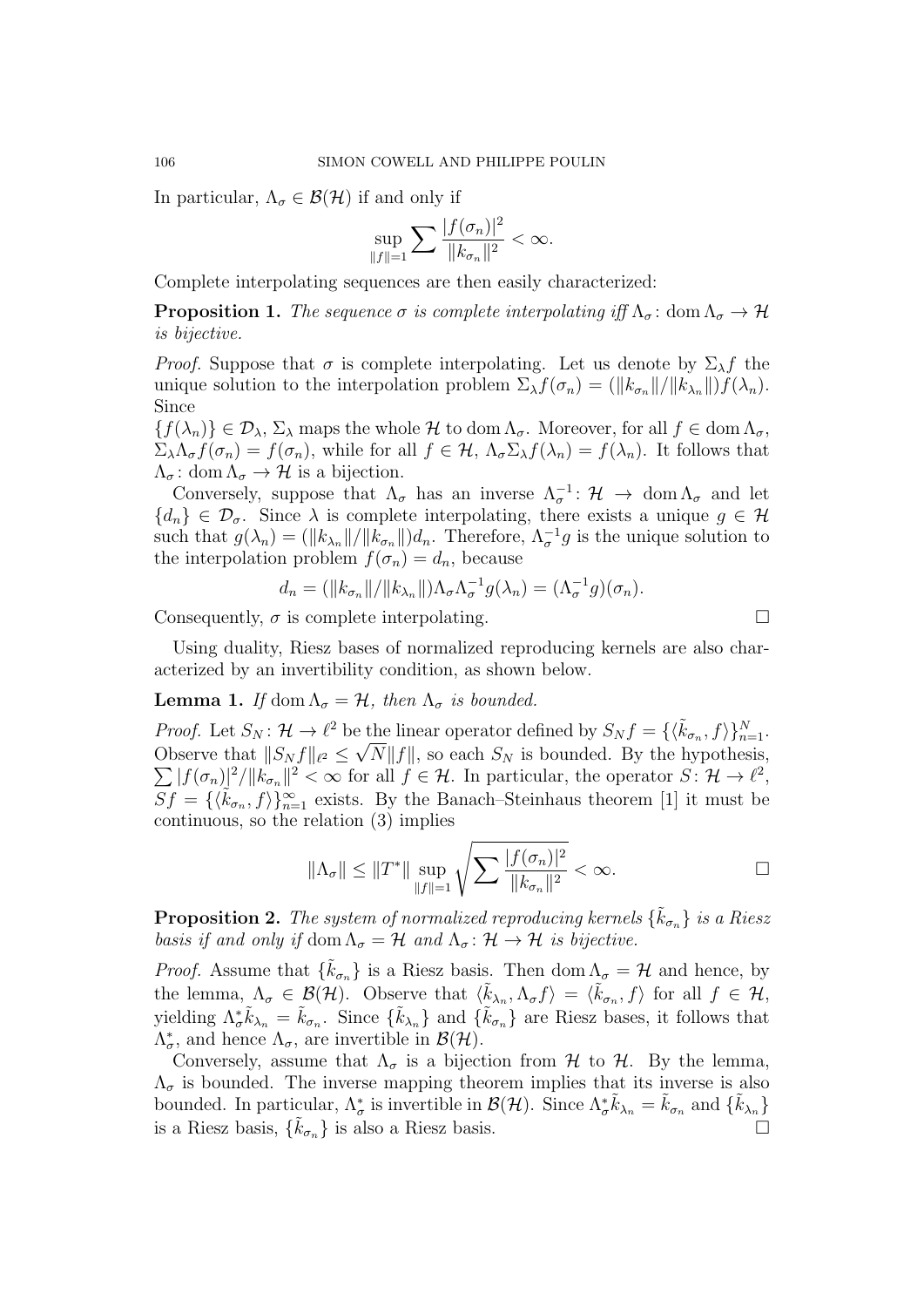A complete interpolating sequence  $\sigma$  such that  $\{f(\sigma_n)\}\in \mathcal{D}_{\sigma}$  for all  $f\in \mathcal{H}$ is said to be *universal complete interpolating* [7]. From the Propositions 1 and 2, we have recovered this classical result: under the assumption that  $H$  admits a Riesz basis of normalized reproducing kernels,  $\{\sigma_n\}$  *is a universal complete interpolating sequence if and only if*  $\{\tilde{k}_{\sigma_n}\}$  *is a Riesz basis.* The classical proof [7] is however a simpler alternative, based on the observation that  $\mathcal{H} \to \ell^2$ ,  $f \mapsto \{\langle \tilde{k}_{\sigma_n}, f \rangle\}$  and  $\ell^2 \to \mathcal{H}, \{c_n\} \mapsto \sum c_n \tilde{k}_{\sigma_n}$  are adjoint.

Remark. What is the analogue for non normalized Riesz bases of reproducing kernels? If  $\{k_{\lambda_n}\}\$ is a Riesz basis, then necessarily the norms  $||k_{\lambda_n}||$  are comparable with 1, and hence the associated interpolation data space is always  $\ell^2$ . In these circumstances, the normalisation of  $\{k_{\lambda n}\}\$  preserves the Riesz basis property. Our results persist trivially. In fact, a simpler definition of  $\Lambda_{\sigma}$  may be used, by removing the normalisation factors.

## 4. Scope of applications

Our results apply to every space of entire functions  $H$  containing a Riesz basis of normalized reproducing kernels, in particular, to any de Branges space. Recall that *H* is a *de Branges space* if it satisfies the following axioms [2]:

- (1) For all  $w \in \mathbb{C}$  the linear functional  $\mathcal{H} \to \mathbb{C}$ ,  $f \mapsto f(w)$  is continuous;
- (2) If  $f \in \mathcal{H}$ , then  $f^*(z) = f(\overline{z})$  is also in  $\mathcal{H}$  with the same norm;
- (3) If  $f \in H$  and  $f(w) = 0$ , then  $f(z)(z \bar{w})/(z w)$  is also in H with the same norm.

By the first axiom, such a space admits reproducing kernels.

There is an intimate connection between de Branges spaces and the so-called *Hermite–Biehler functions*, that is, the entire functions satisfying  $|E(\bar{z})|$  <  $|E(z)|$  for  $\Im z > 0$ . Indeed, a celebrated theorem of de Branges establishes that each de Branges space is isomorphically equal to a space of the form

$$
\mathcal{H}(E) = \{ f \text{ entire } ; f/E, f^*/E \in H^2(\mathbb{C}^+) \}
$$

equipped with the norm  $||f|| = ||f/E||_2$ , where *E* is in the Hermite–Biehler class. Here,  $H^2(\mathbb{C}^+)$  denotes the usual Hardy space,

$$
H^{2}(\mathbb{C}^{+}) = \{ f \text{ analytic in } \mathbb{C}^{+} \; ; \; \sup_{y>0} \int_{-\infty}^{\infty} |f(t+iy)|^{2} dt < \infty \}.
$$

Without loss of generality we assume that *E* does not vanish on the real axis.<sup>2</sup> In particular, *E* has a polar decomposition on the real line,  $E(x) =$  $|E(x)|e^{-iφ(x)}$ , where *ϕ*(*x*) is the so-called *phase*.

**Theorem 1** (de Branges). *Given an Hermite–Biehler function*  $E$  *of phase*  $\varphi$ *, let*  $\{\lambda_n\}$  *be the solution set of*  $\sin(\varphi(x) - \alpha) = 0$ *, where*  $0 \leq \alpha < 2\pi$ *. Except* 

<sup>&</sup>lt;sup>2</sup>If it does, then all elements in  $\mathcal{H}(E)$  inherit the real zeroes of  $E$  with multiplicity. Then, removal of these common zeroes is an isometry from  $\mathcal{H}(E)$  to a de Branges space with an Hermite–Biehler function of the right kind.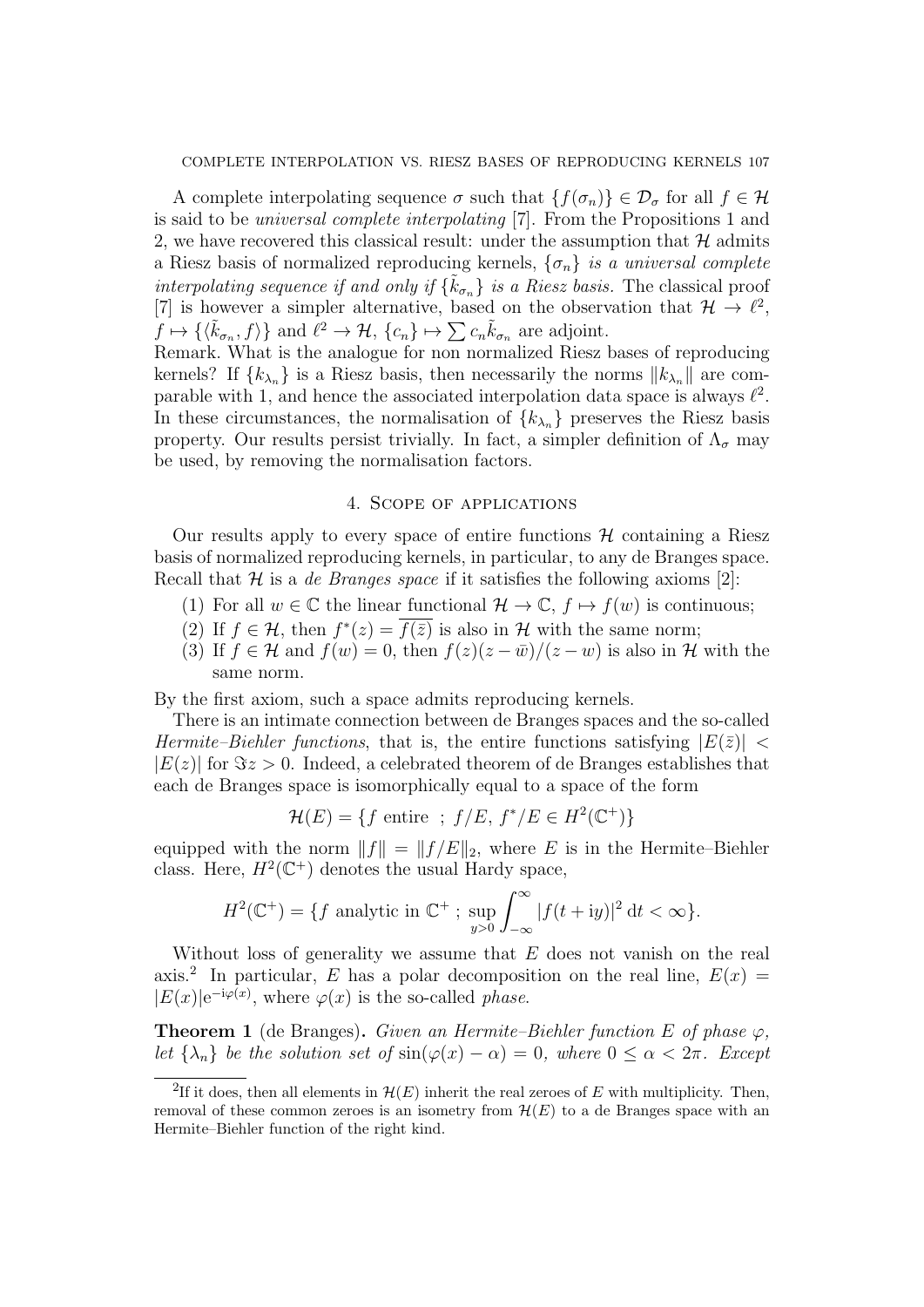*for at most one exceptional α, the system of normalized reproducing kernels*  $\{\tilde{k}_{\lambda_n}\}\$ is an orthonormal basis of  $\mathcal{H}(E)$ .

The existence of an orthonormal basis  $\{\tilde{k}_{\lambda_n}\}$  of normalized reproducing kernels is thus granted. The associated interpolation data space is

$$
\mathcal{D}_{\lambda} = \{ \{d_n\} ; \sum |d_n|^2 / ||k_{\lambda_n}||^2 < \infty \},\
$$

so  $\lambda = {\lambda_n}$  is complete interpolating:

(4) 
$$
f(\lambda_n) = d_n \Leftrightarrow f = \sum \frac{d_n}{\|k_{\lambda_n}\|} \tilde{k}_{\lambda_n}.
$$

An explicit formula for the reproducing kernel is also available [2]:

$$
k_w(z) = \frac{E^*(z)\overline{E^*(w)} - E(z)\overline{E(w)}}{2\pi i(z - \bar{w})}.
$$

In particular, for  $\lambda_n \in \lambda$ , using the fact that  $\lambda_n \in \mathbb{R}$ ,

$$
k_{\lambda_n}(z) = \frac{E^*(z)E(\lambda_n) - E(z)\overline{E(\lambda_n)}}{2\pi i(z - \lambda_n)},
$$
  

$$
||k_{\lambda_n}||^2 = k_{\lambda_n}(\lambda_n) = (1/\pi)\varphi'(\lambda_n)|E(\lambda_n)|^2,
$$

and hence

$$
\tilde{k}_{\lambda_n}(z) = \frac{e^{-i\varphi(\lambda_n)} E^*(z) - e^{i\varphi(\lambda_n)} E(z)}{i\sqrt{\pi \varphi'(\lambda_n)} (z - \lambda_n)}.
$$

In the seminal case where  $\mathcal{H}(E) = L^2_{\pi}$ , one may let  $E(z) = e^{-i\pi z}$ , so  $\varphi(t) = \pi t$ . The value  $\alpha = 0$  in de Branges' theorem is valid, so  $\lambda = \mathbb{Z}$ are the nodes of the Riesz basis of reproducing kernels  $\{k_n\}_{n\in\mathbb{Z}}$ . Notice that the  $k_n$  are already normalized, so the corresponding space of interpolation data is  $\ell^2$ . Indeed,  $k_w(z)$  is given by (1), so the expansion (4) corresponds to (2). In this classical case, a theorem of Plancherel and Pólya ensures that all complete interpolating sequences are universally complete interpolating. There, the correspondence between complete interpolating sequences and Riesz bases of normalized reproducing kernels is celebrated.

In the more general case where  $H$  is an arbitrary de Branges space, the presence of an orthonormal basis  $\{\tilde{k}_{\lambda_n}\}$  ensures that our propositions hold.

#### **ACKNOWLEDGEMENTS**

The authors would like to thank Prof. Mohammed Salim and Prof. Victor Bovdi for their editorial work in the ICM 2012. The authors would also like to thank Timothy Cowell for his encouragement, which is much appreciated, and for his careful reading of the manuscript.